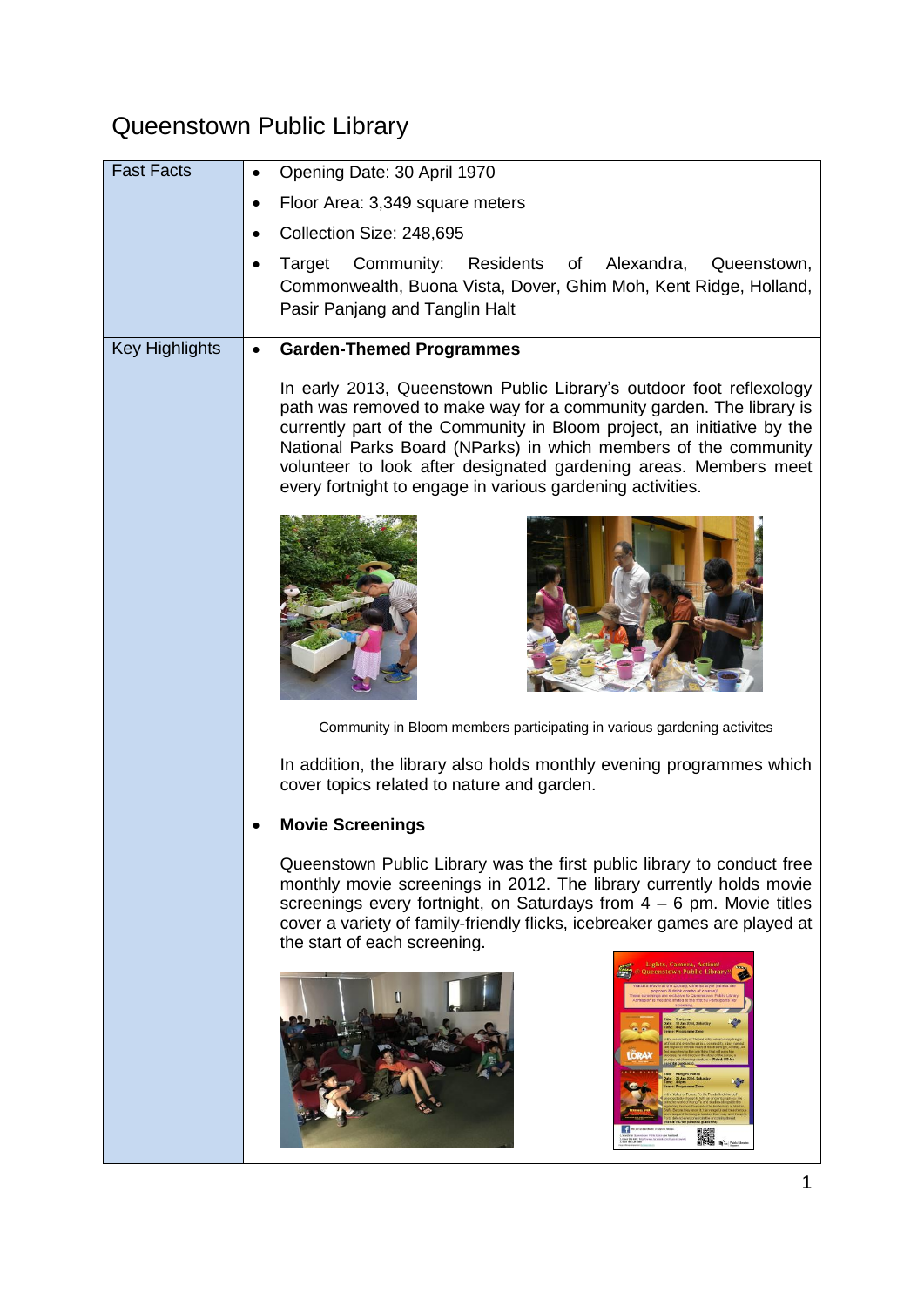|                                 | L: Patrons enjoying a movie at the library<br>R: Sample of a movie poster                                                                                                                                                                                                                                                                               |
|---------------------------------|---------------------------------------------------------------------------------------------------------------------------------------------------------------------------------------------------------------------------------------------------------------------------------------------------------------------------------------------------------|
|                                 | <b>Heritage Trails</b>                                                                                                                                                                                                                                                                                                                                  |
|                                 | Due to its rich history, the library is part of the Heritage Trail<br>conducted every last Sunday of the month by the group My<br>Community. Library staff and My Community's tour guides bring trail<br>participants around the library and share on past photos, interesting<br>trivia about the library's history as well as current-day operations. |
|                                 |                                                                                                                                                                                                                                                                                                                                                         |
|                                 | Showing the library's history to trail participants                                                                                                                                                                                                                                                                                                     |
| Collection<br><b>Highlights</b> | Queenstown Public Library has a collection size of about 248,695 books,<br>magazines and audio-visual items. These include collections suitable for<br>children, teenagers and adults. Popular Adult non-fiction titles are<br>categorised by subject groups such as Business, Travel, Cookery, etc to<br>facilitate ease of browsing for visitors.     |
| Services and                    | a) Facilities                                                                                                                                                                                                                                                                                                                                           |
| <b>Facilities</b>               | Seating capacity: 239<br>Multimedia stations<br>Newspaper Reading Area<br><b>E-Newspaper Service</b><br>24-hour Bookdrop<br>Programme Zone<br>٠<br>Multi-Purpose Room<br><b>Quiet Reading Room</b><br>Café<br><b>Water Cooler</b>                                                                                                                       |
|                                 | b) Services                                                                                                                                                                                                                                                                                                                                             |
|                                 | Regular storytelling and school holiday programmes<br><b>Class visits</b><br>$\bullet$<br>Library outreaches<br>Information Literacy programmes<br>$\bullet$<br>Talks and workshops<br>$\bullet$<br>Exhibitions and displays<br>٠                                                                                                                       |